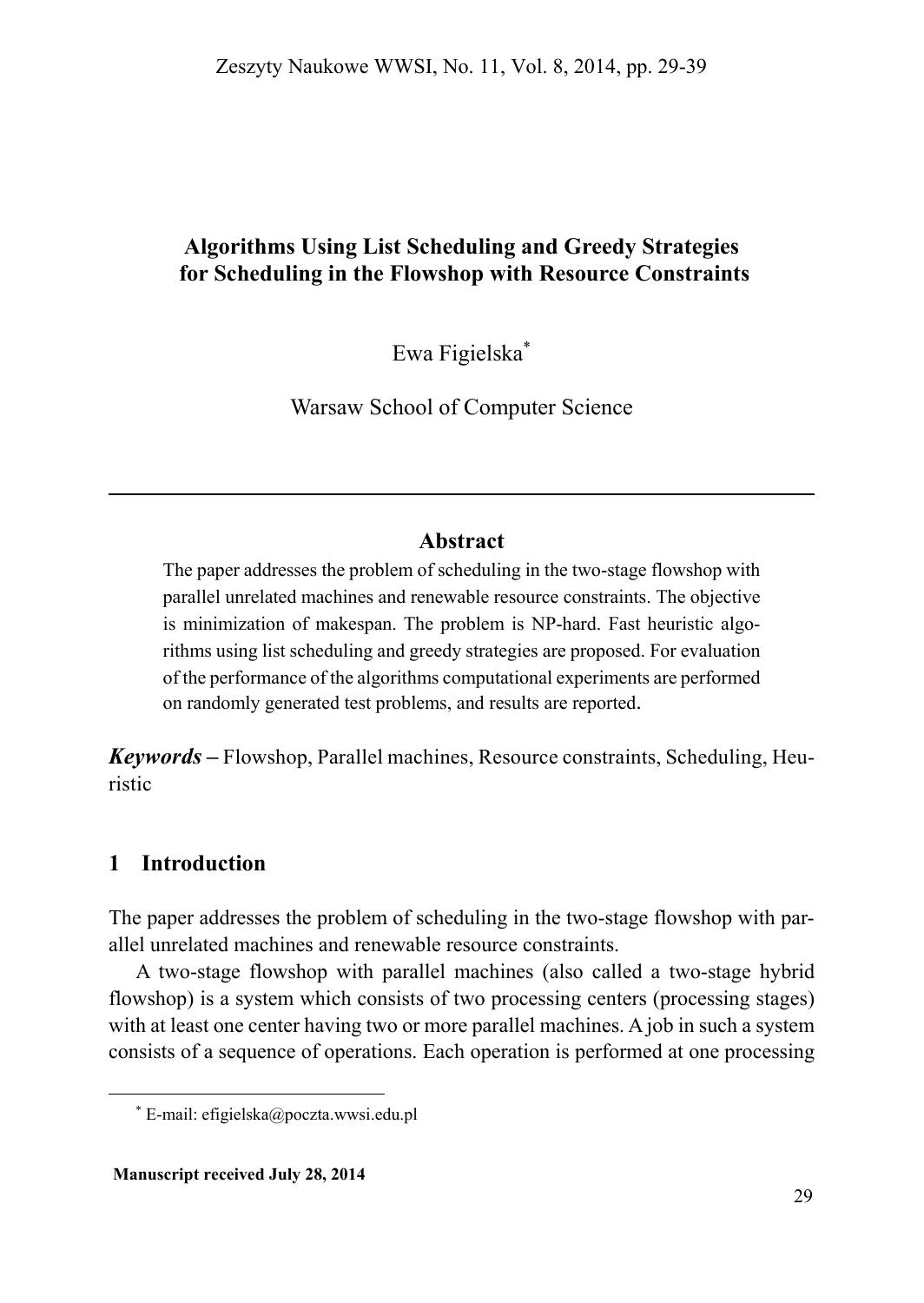stage. All jobs pass through the stages in the same technological order. At a stage with parallel machines a job can be processed on any machine. In the considered flowshop, the parallel machines are unrelated which means that processing times of a job are different on different machines. Jobs, during their processing on the machines, use some additional renewable resources which are available in limited quantities at any time. All required resources are granted to a job before its processing begins and they are returned by the job after finishing its processing at a stage. Job resource requirements are arbitrary integer numbers (different for different jobs and different machines) or are assumed to be of 0-1 type (i.e. a job uses 1 unit of a resource or does not use a resource). The objective is to find a feasible schedule with the minimal makespan (length). The problem is known to be NP-hard.

The problem of scheduling in the two-stage hybrid flowshop with resource constraints was solved in our previous works [1,2,3,4] with the use of linear programming and metaheuristics.

| Machine se-     | Description                                               |
|-----------------|-----------------------------------------------------------|
| lection rule M# |                                                           |
| M1              | Random selection.                                         |
| M <sub>2</sub>  | For a given job choose a machine that becomes free first. |
| M <sub>3</sub>  | For a given job choose a machine on which this job has    |
|                 | the smallest processing time.                             |
| M4              | For a given job choose a machine on which this job has    |
|                 | the smallest average resource requirements.               |

| <b>Table 1:</b> Machine selection rules |  |
|-----------------------------------------|--|
|-----------------------------------------|--|

In this paper, we propose algorithms applying list scheduling and greedy strategies, which promise to perform very fast. First, we create a list of jobs according to a priority rule based on the Johnson's rule [5] (the Johnson algorithm provides an optimal makespan for the classical two-machine flowshop). Next, if the first stage has one machine, the jobs from the list are executed one by one on this machine. If stage 1 has parallel unrelated machines, we choose the machines to which successive jobs from the list are assigned. Each job starts processing on the assigned to it machine when this machine is free and resource constraints are satisfied. If the parallel machines are at stage 2, a machine is assigned to a job after finishing its processing at stage 1. The choice of the machine for a given job is made in a greedy way according to the one of the machine selection rules presented in Table 1 which promises a short schedule at the stage with parallel machines.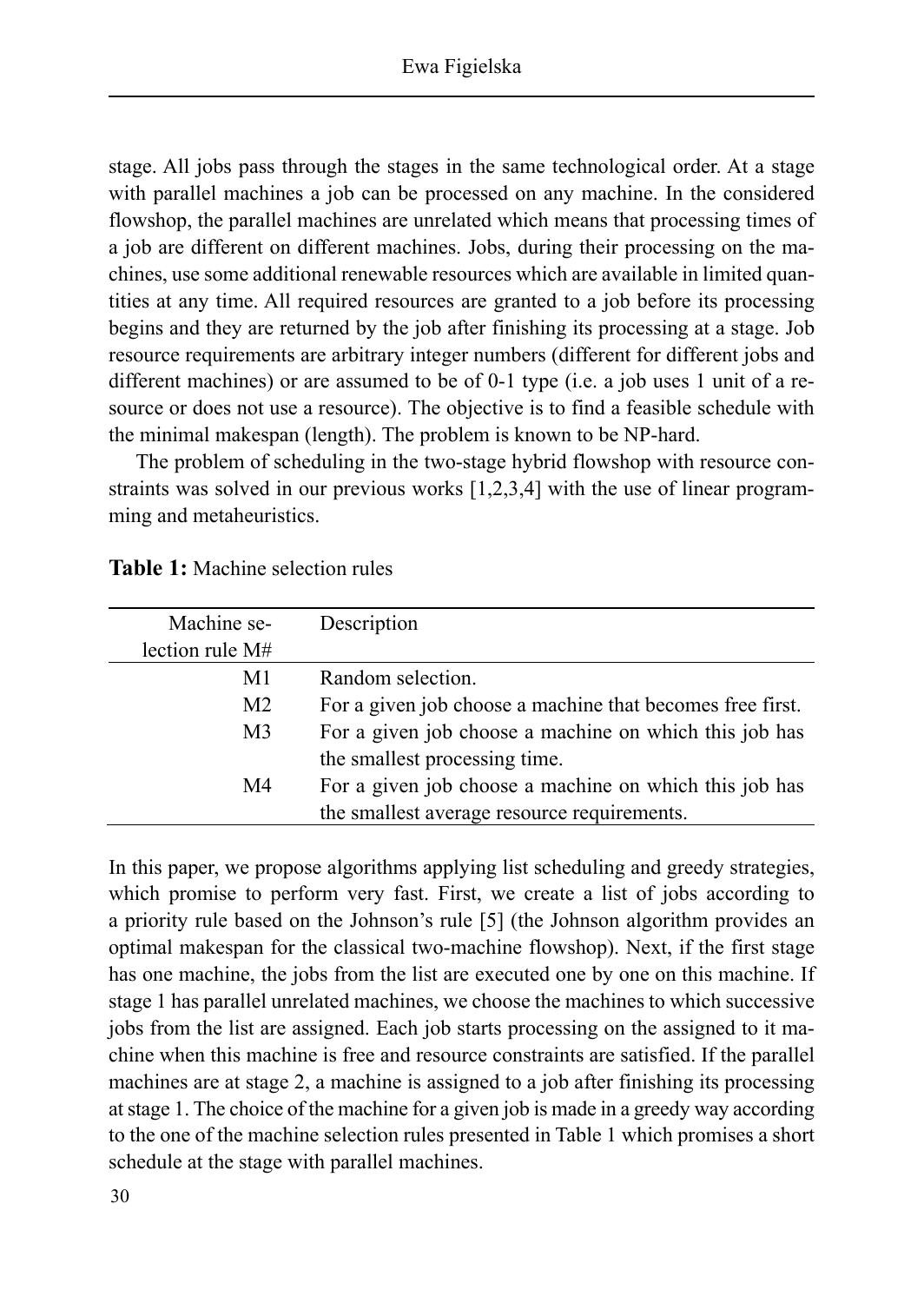The remainder of the paper is organized as follows. In the next sections, the algorithms are presented. The results of the computational experiment are reported in Section 3. Section 4 summarizes the paper.

# **2 Algorithms**

## **2.1 Algorithms for scheduling in the flowshop with parallel machines at stage 1 and one machine at stage 2**

In this section, we consider the problem of scheduling in a two-stage flowshop with parallel unrelated machines at the first stage and a single machine at the second stage. All the jobs are ready for processing at stage 1 at time 0. The jobs during their processing use additional renewable resources which are available in limited quantities at any time. Resource requirements of jobs are arbitrary integer numbers (different for different jobs and different machines) or are assumed to be of 0-1 type.

The algorithms solving this problem proceed as follows.

- 1. Create a list of jobs ordered according to the priority rule.
- 2. For each successive job  *from the list:*
- 3. Choose machine  $i$  for processing job  $j$  at stage 1 according to a machine selection rule.
- 4. Start processing job *i* on machine *i* as early as possible so that resource constraints are satisfied at any moment.
- 5. For each job the processing of which finished at stage 1, start its processing at stage 2 when the second stage machine becomes free.

The priority rule used in the algorithms is based on the Johnson's rule and operates as follows. First, it sorts jobs with  $p_j^{min} \le s_j$  in non-decreasing order of  $p_j^{min}$ . Then, it sorts the remaining jobs in non-increasing order of  $s_i$ , where  $s_i$  is the processing time of job *j* at stage 2,  $p_j^{min} = \min_{i=1,\dots,m} p_{ij}$ , where *m* is the number of machines and  $p_{ij}$  is the processing time of job j on machine i at stage 1. The machine selection rules used by the algorithms are presented in Table 1.

The algorithms for solving the problem with parallel unrelated machines at stage 1 and one machine at stage 2, implementing rules M1-M4 will be, respectively, referred to as RM1-RM4.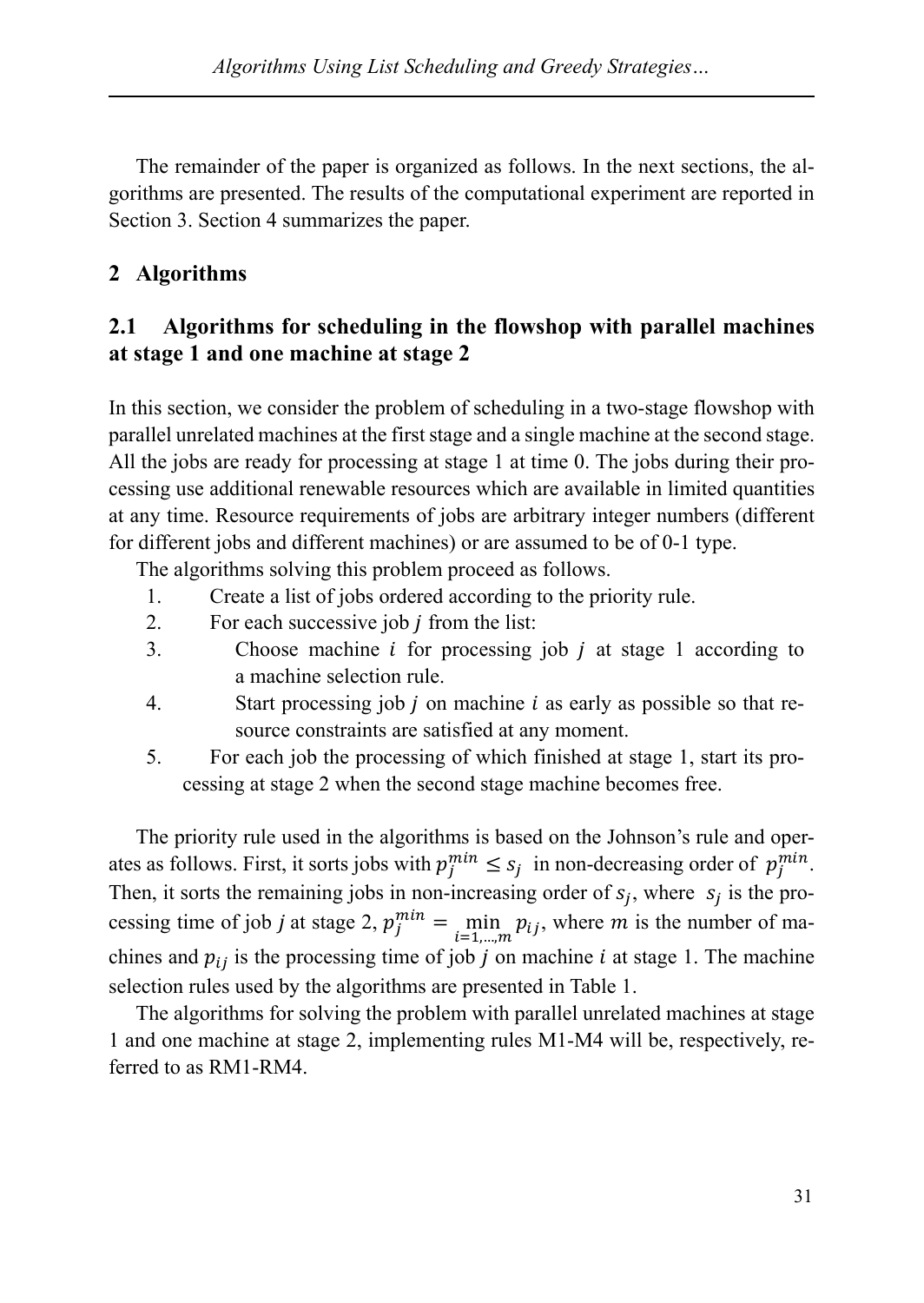## **2.2 Algorithms for scheduling in the flowshop with one machine at stage 1 and parallel machines at stage 2**

In this section, we consider the two-stage flowshop with one machine at stage 1 and parallel unrelated machines at stage 2. Resources available in limited quantities at any moment are shared among the stages, which means that they can be used at the same time at different stages. So, if a resource is used at one stage, its quantity available at the same time at the other stage lessens. Resource requirements of jobs are assumed to be arbitrary integers.

At stage 2 with parallel machines successive jobs have different ready times which are equal to their completion times at stage 1. The resource availability at stage 2 is different in different time intervals between the ready times of the successive jobs. Therefore, the algorithms developed in this section proceed in a different way than those presented in the previous section. These algorithms can be outlined as follows.

- 1. Create a list of jobs ordered according to the priority rule and execute jobs from the list one by one on the machine at stage 1.
- 2. For each successive time interval  $k$ :
- 3. Let  $J_k$  be the set of all jobs that are available for processing at stage 2 in time interval  $k$  (i.e. jobs that finished their processing at stage 1 before interval  $k$  begins) and were not yet executed at stage 2.
- 4. For each successive job *j* from the job list, which belongs to set  $J_k$ :
- 5. Choose machine  $i$  for processing job  $j$  at stage 2 according to a machine selection rule.
- 6. Start processing job  $j$  on machine  $i$  in interval  $k$  as early as possible so that resource constraints are satisfied at every moment. If job *j* cannot start in interval *k*, remove it from set  $J_k$ .

As a priority rule, we use the best priority rule from [4]. It is based on the Johnson's rule, but beside jobs processing times, it takes into account also resource requirements of jobs. This rule operates as follows. First, it sorts jobs with  $p_j \leq s_j^{min}$  in non-decreasing order of  $p_j/\bar{a}_j$ . Then, it sorts the remaining jobs in non-increasing order of  $s_j^{min} \overline{\beta}_j$ , where:  $p_j$  is the processing time of job *j* at stage 1,  $s_j^{min} =$ min  $s_{ij}$ , where *m* is the number of machines and  $s_{ij}$  is the processing time of job *j* on machine *i* at stage 2,  $\bar{\alpha}_j = \frac{1}{l}$  $\sum_{r=1}^{l} \alpha_{jr} / W_r, \, \bar{\beta}_j = \frac{1}{l}$  $\sum_{r=1}^{l} \beta_{kjr} / W_r$ , where { $k =$  $i: s_{ij} = s_{ij}^{min}$ ,  $i = 1, ..., m$ , l is the number of resources,  $W_r$  is the availability of 32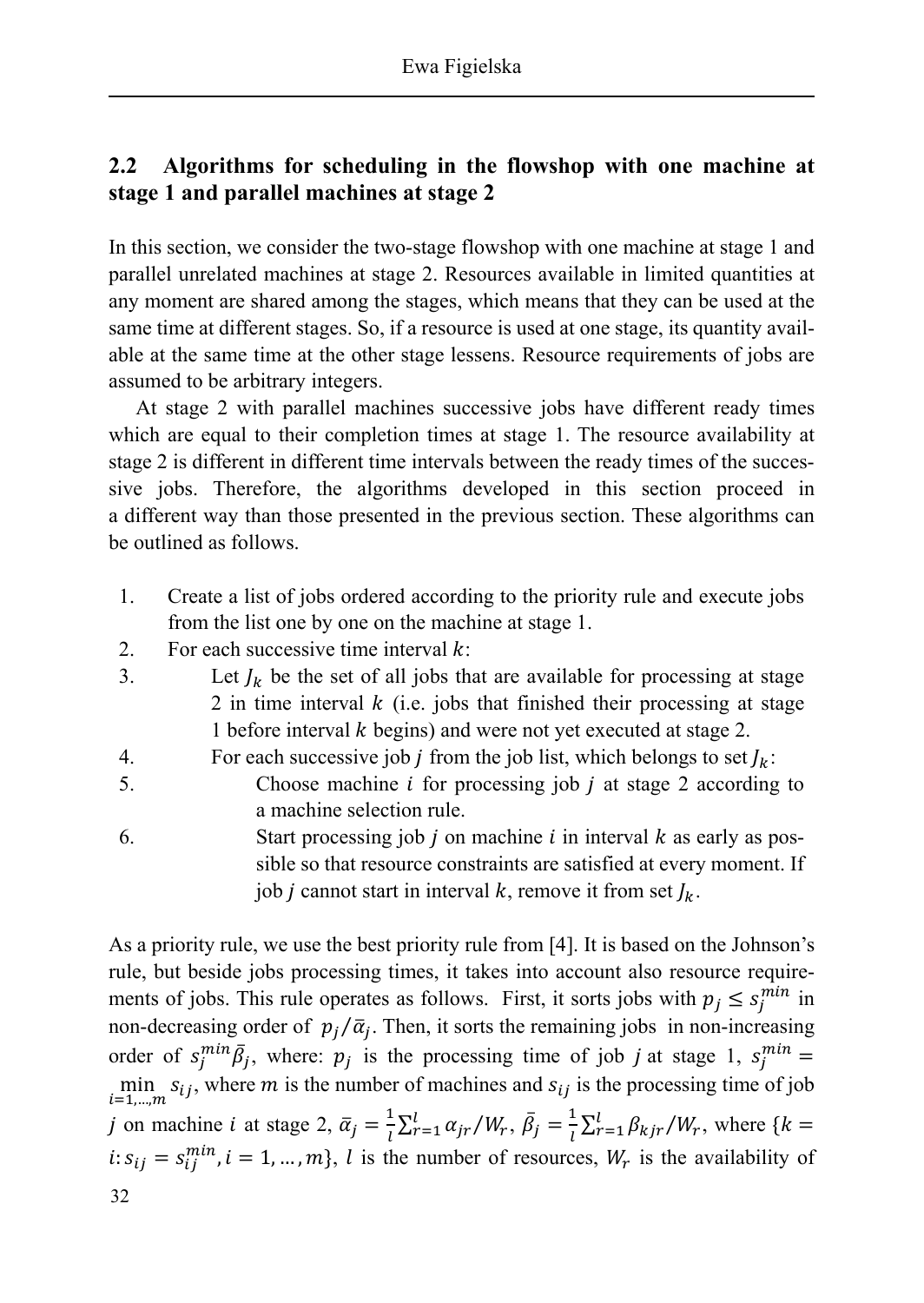resource r,  $\alpha_{ir}$  and  $\beta_{iir}$  are the numbers of units of resource r required by job j, respectively, on the machine at stage 1 and on machine  $i$  at stage 2.

The algorithms for solving the problem with resources shared among the stages use rules M1-M4, and will be, respectively, referred to as SM1-SM4.

#### **3 Computational experiments**

In this section, the results of a computational experiment are presented.

To evaluate the quality of the heuristic solutions we use values of the percentage deviation of the heuristic makespan from the lower bound on the optimal makespan:

$$
\delta = \frac{C_{max} - LB}{LB} \times 100\%
$$
 (1)

where  $C_{max}$  is the best makespan (maximal completion time) found by the heuristic algorithm, and  $LB$  is the lower bound on the optimal makespan. We use the lower bounds derived in [2,3,4].

Results are analyzed in terms of the following parameters:

- $\blacksquare$  the number of jobs *n*,
- $\blacksquare$  the number of machines m,
- $\blacksquare$  the resource availability W.
- the ranges of job processing times at stage 1,  $[p]$ , and at stage 2, [s],
- the ranges of job resource requirements at stage 1,  $[\alpha]$ , and at stage 2,  $[\beta]$ ,
- the values of the dominance factor,  $\theta$  (for the problems with parallel machines at stage 1), which is defined as the ratio of the optimal length of the schedule at stage 1 to the sum of the job processing times at stage 2 (see  $[2]$ .

The values of  $\theta$  close to 1 indicate that the stages are balanced, which is the most important case from the practical point of view, but, which, at the same time, is the most difficult one to solve. If  $\theta$  is less or greater than 1, one of the stages dominates the other.

### **3.1 Computational experiments for the problem with parallel machines at stage 1, one machine at stage 2 and resource requirements of 0-1 type**

In this section we present the results of the experiment carried out for the problem with parallel machines at stage 1 and one machine at stage 2 in the case when jobs have resource requirements of 0-1 type (i.e. a job uses 1 unit of a resource or does not use a resource). In the experiment, the data sets from [2] were used.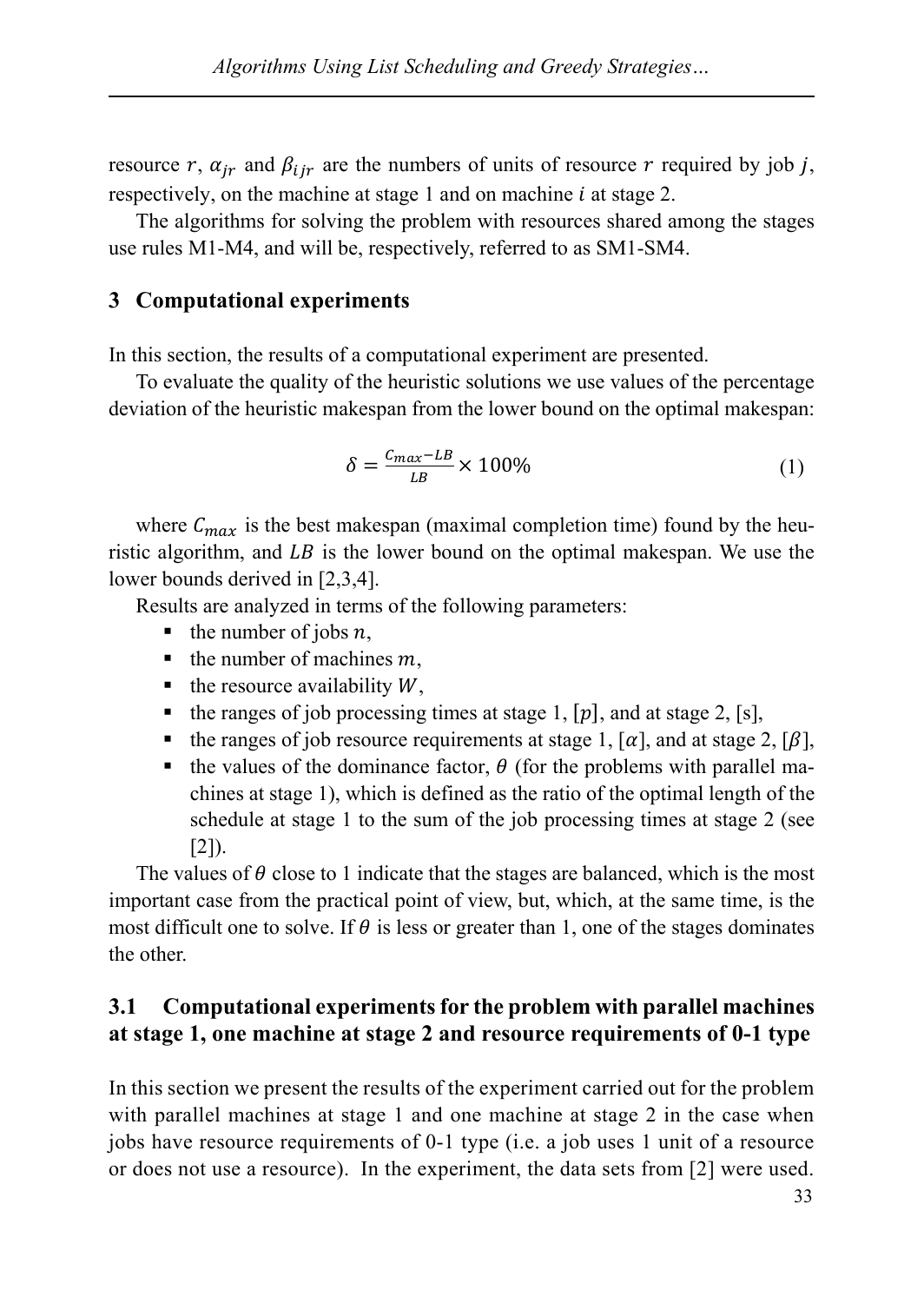|    |                          |                          |            |          | $\delta$ [%] |                 | <b>CPU</b><br>time[s] | A5T             |              |              |
|----|--------------------------|--------------------------|------------|----------|--------------|-----------------|-----------------------|-----------------|--------------|--------------|
| п  | $\boldsymbol{m}$         | W                        | [p]        | $\theta$ | RM1          | RM <sub>2</sub> | RM3                   | RM <sub>2</sub> | $\delta$ [%] | CPU time [s] |
| 40 | $\overline{\mathcal{L}}$ | $\overline{2}$           | [30, 60]   | 0.68     | 19.5         | 3.0             | 0.9                   | 0.008           | 0.23         | 1.34         |
|    |                          |                          | [50, 100]  | 1.12     | 72.7         | 41.5            | 43.3                  | 0.011           | 1.59         | 1.29         |
|    |                          |                          | [70, 140]  | 1.55     | 82.6         | 46.0            | 42.7                  | 0.011           | 1.97         | 1.26         |
| 40 | 8                        | $\overline{\mathcal{L}}$ | [50, 100]  | 0.62     | 18.2         | 1.8             | 0.4                   | 0.016           | 0.12         | 1.31         |
|    |                          |                          | [70, 140]  | 0.86     | 58.5         | 19.1            | 16.8                  | 0.018           | 0.34         | 1.28         |
|    |                          |                          | [90, 180]  | 1.12     | 87.1         | 43.8            | 40.9                  | 0.017           | 2.30         | 1.31         |
|    |                          |                          | [110, 220] | 1.34     | 104.9        | 55.5            | 50.0                  | 0.016           | 4.73         | 1.31         |
|    |                          |                          | [130, 260] | 1.59     | 104.7        | 54.8            | 52.1                  | 0.016           | 3.84         | 1.30         |
| 40 | $\overline{4}$           | $\overline{4}$           | [30, 60]   | 0.80     | 56.6         | 19.7            | 23.6                  | 0.011           | 0.21         | 1.19         |
|    |                          |                          | [50, 100]  | 1.36     | 99.9         | 48.2            | 60.5                  | 0.012           | 1.19         | 1.20         |
|    |                          |                          | [70, 140]  | 1.86     | 104.4        | 52.2            | 61.4                  | 0.011           | 1.08         | 1.20         |
| 40 | 8                        | $\,$ $\,$                | [50, 100]  | 0.77     | 47.6         | 10.7            | 10.3                  | 0.024           | 0.28         | 1.26         |
|    |                          |                          | [70, 140]  | 1.07     | 88.2         | 37.3            | 37.4                  | 0.024           | 1.05         | 1.33         |
|    |                          |                          | [90, 180]  | 1.38     | 109.0        | 52.2            | 55.0                  | 0.024           | 3.23         | 1.33         |
|    |                          |                          | [110, 220] | 1.78     | 103.0        | 49.9            | 52.7                  | 0.023           | 2.35         | 1.28         |
|    |                          |                          | [130, 260] | 2.02     | 103.2        | 50.4            | 53.4                  | 0.023           | 2.20         | 1.32         |
| 80 | $\overline{4}$           | $\sqrt{2}$               | [30, 60]   | 0.66     | 16.2         | 1.2             | 0.3                   | 0.059           | 0.09         | 2.44         |
|    |                          |                          | [50, 100]  | 1.08     | 80.6         | 45.6            | 41.9                  | 0.059           | 0.83         | 2.49         |
|    |                          |                          | [70, 140]  | 1.52     | 80.0         | 47.5            | 44.2                  | 0.048           | 0.93         | 2.53         |
| 80 | 8                        | $\overline{4}$           | [50, 100]  | 0.56     | 13.2         | 0.6             | 0.1                   | 0.088           | 0.07         | 2.62         |
|    |                          |                          | [70, 140]  | 0.79     | 55.1         | 20.2            | 12.5                  | 0.089           | 0.12         | 2.64         |
|    |                          |                          | [90, 180]  | 1.03     | 91.9         | 47.1            | 43.5                  | 0.090           | 0.69         | 2.61         |
|    |                          |                          | [110, 220] | 1.27     | 99.8         | 55.2            | 49.4                  | 0.090           | 2.30         | 2.62         |
|    |                          |                          | [130, 260] | 1.54     | 99.6         | 54.2            | 45.0                  | 0.093           | 1.96         | 2.59         |
| 80 | $\overline{4}$           | 4                        | [30,60]    | 0.74     | 58.5         | 18.1            | 23.5                  | 0.071           | 0.13         | 2.50         |
|    |                          |                          | [50, 100]  | 1.23     | 117.6        | 61.0            | 75.7                  | 0.072           | 0.59         | 2.54         |
|    |                          |                          | [70, 140]  | 1.74     | 114.8        | 60.5            | 71.9                  | 0.070           | 0.51         | 2.59         |
| 80 | 8                        | $\,8\,$                  | [50, 100]  | 0.68     | 45.8         | 7.9             | 7.6                   | 0.138           | 0.11         | 2.68         |
|    |                          |                          | [70, 140]  | 0.97     | 99.6         | 43.2            | 45.4                  | 0.137           | 0.45         | 2.66         |
|    |                          |                          | [90, 180]  | 1.25     | 111.4        | 58.3            | 62.4                  | 0.137           | 1.70         | 2.63         |
|    |                          |                          | [110, 220] | 1.50     | 125.3        | 59.9            | 62.8                  | 0.135           | 1.71         | 2.63         |
|    |                          |                          | [130, 260] | 1.83     | 121.9        | 60.0            | 61.3                  | 0.144           | 1.27         | 2.65         |
|    |                          |                          | Average    |          | 81.0         | 38.3            | 39.0                  | 0.056           | 1.26         | 1.95         |

**Table 2:** Computational results for the problem with parallel machines at stage 1, one machine at stage 2 and resource requirements of 0-1 type

The results are shown in Table 2.

The first 5 columns of the table indicate values of the problem parameters:  $n$ ,  $m, W, [p]$  and  $\theta$ . The range [s] was set at [10,20]. In columns 6-8 of the table, the average (over 50 problem instances) deviations  $\delta$  obtained by algorithms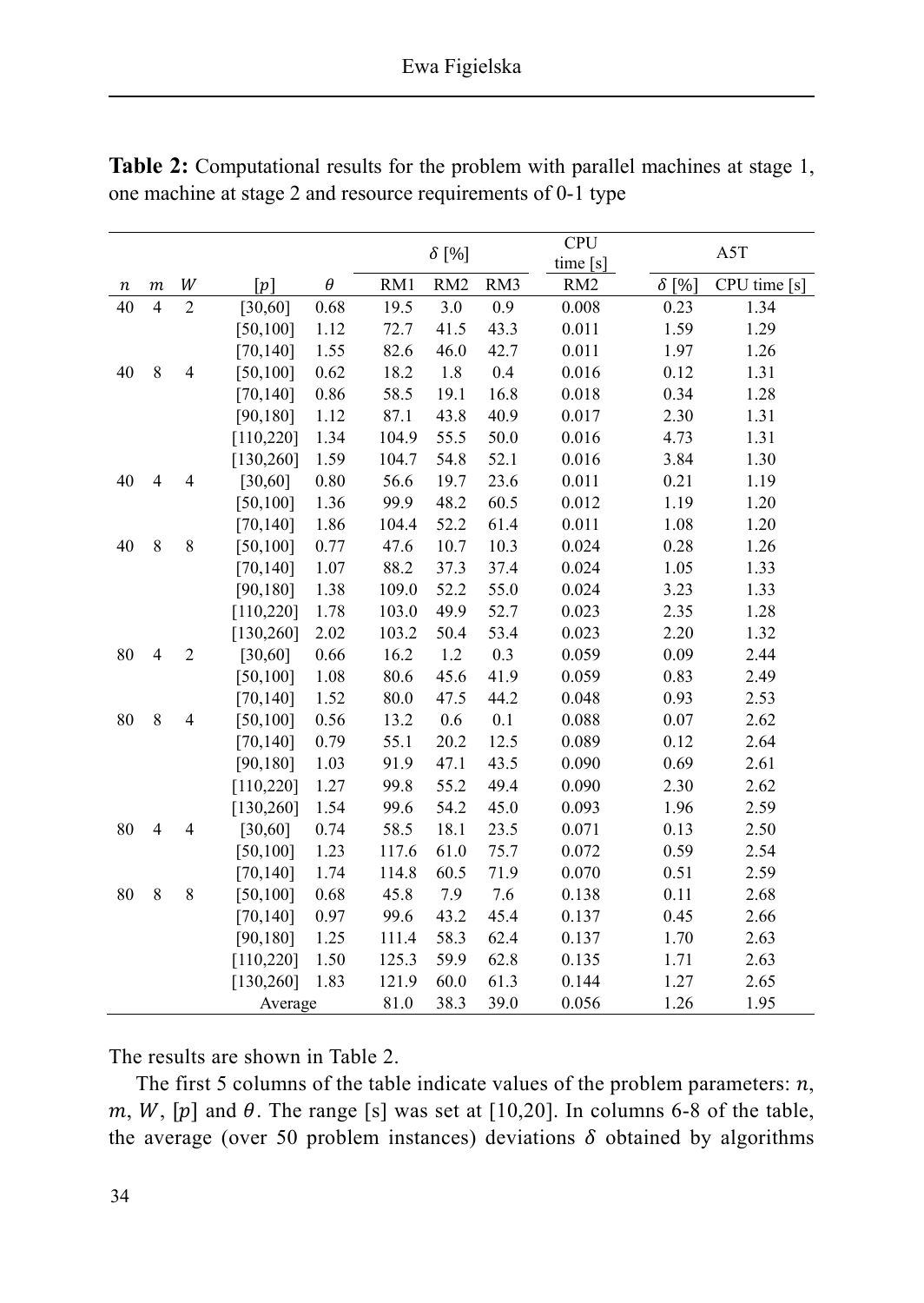RM1-RM3 are presented. Column 9 shows the computation times for RM2 (computation times of the other algorithms are almost the same). The last two columns show deviations  $\delta$  and computation times for algorithm A5T from our previous work [2], which uses linear programming and a tabu search algorithm.

|             |                  |                 |          | $\delta$ [%] |                         |       |       | CPU time<br>[s] | HS           |                 |
|-------------|------------------|-----------------|----------|--------------|-------------------------|-------|-------|-----------------|--------------|-----------------|
| $\mathbf n$ | $\boldsymbol{m}$ | $[p]$           | $\theta$ | RM1          | RM2 RM3                 |       | RM4   | RM3             | $\delta$ [%] | CPU time<br>[s] |
| 20          | 2                | [1,100]         | 0.37     | 4.6          | 2.4                     | 0.0   | 2.4   | 0.001           | 0.02         | 1.85            |
|             |                  | [1,200]         | 0.73     | 64.0         | 45.5                    | 15.2  | 37.5  | 0.001           | 0.20         | 1.82            |
|             |                  | [1,400]         | 1.52     |              | 130.4 101.0             | 54.5  | 106.9 | 0.001           | 1.55         | 1.84            |
|             |                  | [1,600]         | 2.30     |              | 134.7 105.4             | 53.5  | 97.8  | 0.001           | 1.01         | 1.83            |
|             | $\overline{4}$   | $[1,200]$ 0.35  |          | 54.0         | 42.2                    | 0.8   | 7.3   | 0.002           | 0.02         | 2.69            |
|             |                  | $[1,400]$ 0.66  |          | 220.6 173.0  |                         | 26.7  | 80.6  | 0.002           | 0.58         | 2.74            |
|             |                  | [1,600]         | $1.02\,$ |              | 335.8 289.6             | 69.5  | 149.3 | 0.002           | 4.06         | 2.74            |
|             |                  | [1,800]         | 1.17     | 384.8 348.3  |                         | 87.3  | 168.5 | 0.002           | 5.55         | 2.83            |
|             |                  | $[1,1000]$ 1.71 |          |              | 377.5 320.7             | 83.0  | 174.8 | 0.002           | 3.87         | 2.82            |
|             |                  | $[1,1200]$ 2.05 |          |              | 369.2 343.4             | 94.4  | 170.5 | 0.002           | 3.75         | 2.83            |
|             |                  | $[1,1400]$ 2.20 |          |              | 399.5 333.7             | 88.5  | 196.7 | 0.002           | 2.66         | 2.92            |
| 60          | $\overline{2}$   | $[1,100]$ 0.37  |          | 1.8          | 1.1                     | 0.0   | 0.9   | 0.022           | 0.01         | 11.19           |
|             |                  | [1,200]         | 0.72     | 71.3         | 50.0                    | 15.7  | 42.5  | 0.020           | 0.00         | 11              |
|             |                  | [1,400]         | 1.43     |              | 140.6 113.0             | 60.1  | 98.5  | 0.020           | 0.34         | 11.42           |
|             |                  | [1,600]         | 2.14     |              | 141.3 114.2             | 62.1  | 100.1 | 0.020           | 0.24         | 11.6            |
|             | 4                | $[1,200]$ 0.30  |          | 55.8         | 39.2                    | 0.0   | 2.0   | 0.023           | 0.00         | 13.53           |
|             |                  | [1,400]         | 0.62     |              | 207.9 174.2             | 22.0  | 59.6  | 0.024           | 0.01         | 14.29           |
|             |                  | $[1,600]$ 0.95  |          |              | 341.1 295.9             | 79.6  | 132.9 | 0.023           | 0.35         | 14.25           |
|             |                  | $[1,800]$ 1.22  |          |              | 405.8 352.9             | 97.3  | 160.6 | 0.024           | 1.46         | 14.15           |
|             |                  | $[1,1000]$ 1.50 |          |              | 420.3 362.9             | 101.1 | 169.0 | 0.023           | 1.02         | 13.89           |
|             |                  | $[1,1200]$ 1.89 |          |              | 389.7 337.1             | 96.7  | 165.0 | 0.025           | 0.67         | 14.14           |
|             |                  | $[1,1400]$ 2.19 |          |              | 402.6 350.0 100.6 157.5 |       |       | 0.025           | 0.55         | 13.59           |
|             |                  | Average         |          |              | 229.7 195.3 54.9 103.7  |       |       | 0.012           | 1.27         | 7.73            |

**Table 3:** Computational results for the problem with parallel machines at stage 1, one machine at stage 2 and arbitrary resource requirements of jobs

In Table 2, we can see that the algorithms using machine selection rules M2 and M3 (let us recall that, for a given job, M2 chooses the first free machine, M3 chooses the machine with the smallest processing time of this jobs), provide about two times better results than the algorithms with rule M1 (which chooses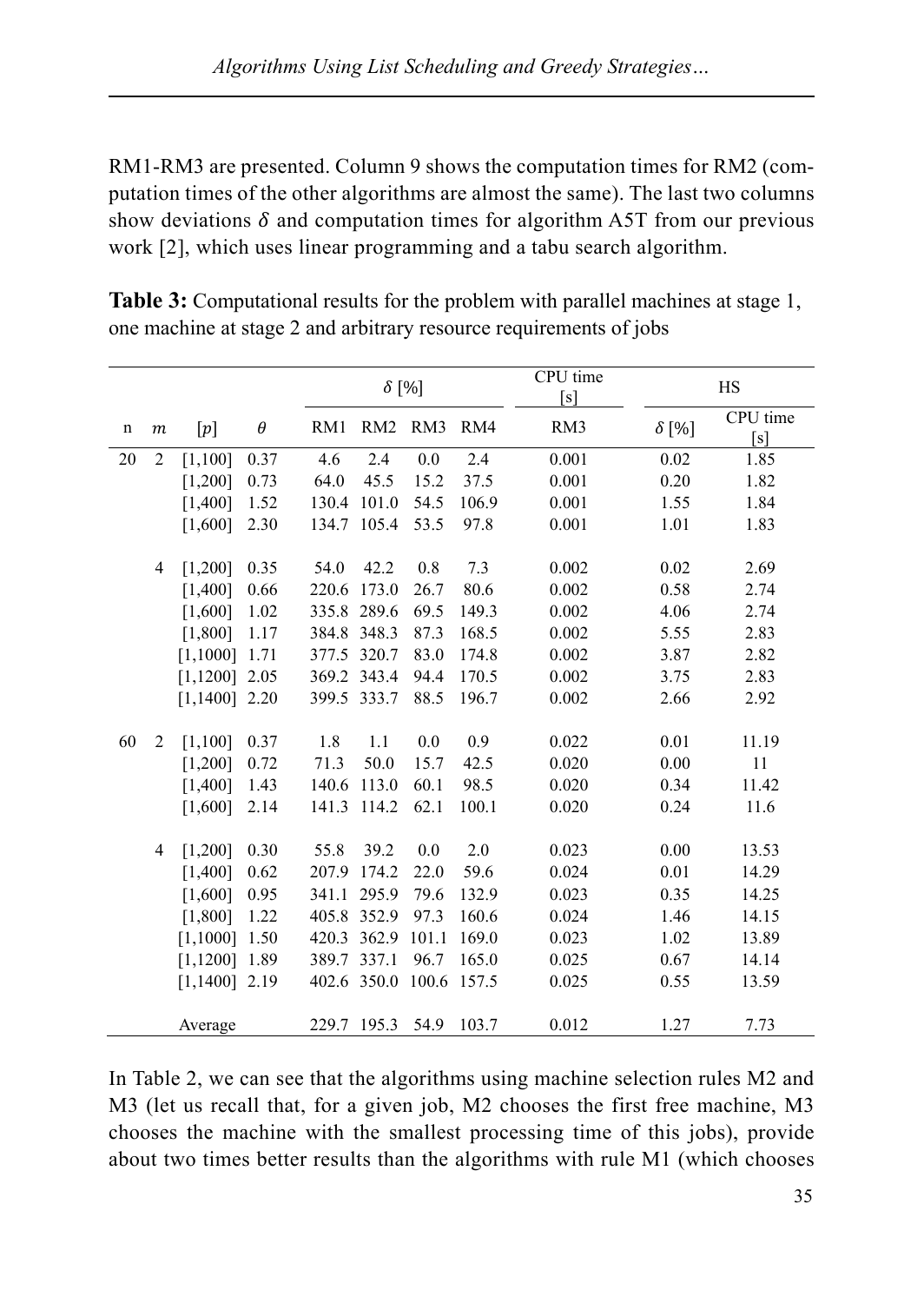the machines randomly). The smallest deviations  $\delta$  are obtained when dominance factor  $\theta$  is less than 1 (i.e. when stage 2 dominates stage 1). The values of  $\delta$  increase with increasing  $\theta$ , until  $\theta$  is close to 1 (i.e. stages become balanced). Further increase in  $\theta$  do not deteriorate the solutions. The number of jobs and machines does not seem to affect the quality of the solutions. The average deviations  $\delta$  obtained by algorithms RM2 and RM3 are slightly less than 40%. The computation times do not exceed 0.15 seconds.

Algorithm A5T provided the average deviations  $\delta$  equal to 1.26% using from about 1 to about 3 seconds of computation time [2].

The computations were carried out on a PC with Celeron 2.4GHz processor and 512GB RAM.

### **3.2 Computational experiments for the problem with parallel machines at stage 1, one machine at stage 2 and arbitrary resource requirements**

In this section, the computational experiment was carried out for the problem with parallel machines at stage 1 and one machine at stage 2 in the case when resource requirements of jobs are arbitrary integers taken from some interval. In the experiment, the data sets from [3] were used.

The results of the experiment are presented in Table 3.The first 4 columns of the table show the values of the problem parameters:  $n, m, [p]$  and  $\theta$ . The values of the remaining parameters are as follows:  $[s] = [1,100]$ ,  $W=10$ , and  $[\alpha] = [1,10]$ . Columns 5-8 of the table contain the average (over 50 problem instances) values of deviations  $\delta$  obtained by algorithms RM1-RM4. The computation times (of RM3 as a representative of all the algorithms) are indicated in column 9. The last 2 columns contain the results obtained in [3] by algorithm HS using column generation and simulated annealing procedures.

In Table 3, we can see that the algorithm applying rule M3 (favoring a machine with the smallest processing time for a given job) significantly outperforms the other algorithms. It provides the solutions about 4 times better than RM1 and RM2, and about 2 times better than RM4. The smallest deviations  $\delta$  are obtained in the cases when the first stage schedules are about 3 times shorter than those at the second stage. For the most important problems with  $\theta \approx 1$ , deviations  $\delta$  become greater and almost do not change with the further increase in the values of  $\theta$ , i.e. for the problems where the first stage is a dominant one. The deviations  $\delta$  increase with increasing the number of machines. The number of jobs seems not to influence the performance the algorithms. The average deviation  $\delta$  obtained by RM3 is equal to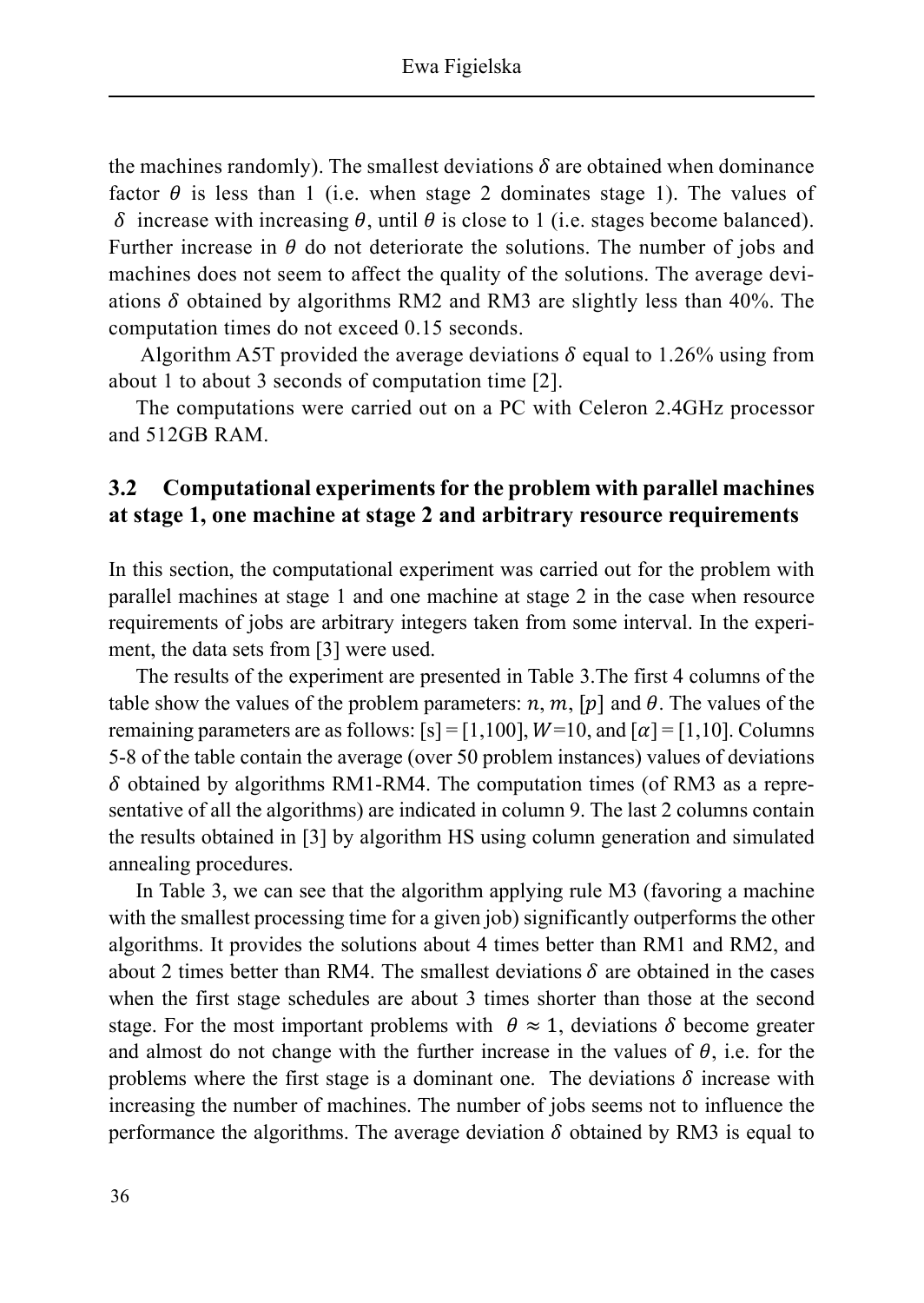about 55%. The computation times of algorithms RM1-RM4 did not exceed 0.025 seconds for all tested problem instances.

Algorithm HS provided solution with average  $\delta = 1.27\%$  using from about 2 about 14 seconds [3].

The computations were performed on a PC with Celeron 1.3GHz processor and 2GB RAM.

### **3.3 Computational experiments for the problem with one machine at stage 1, parallel machines at stage 2 and resources shared among the stages**

In this section, the computational experiment was conducted for the problem with one machine at stage 1 and parallel machines at stage 2, where resources are shared among the stages. The data sets from [4] were used.

The results of the experiment are presented in Table 4. The first 3 columns of the table indicate the values of the problem parameters:  $W$ ,  $n$  and  $m$ . The values of the remaining parameters are as follows:  $[p] = [1,100]$ ,  $[s] = [1,100m]$ ,  $[\alpha] = [1,10]$  and  $[β] = [1,10]$ . In columns 4-7 of table the average (over 10 problem instances) percentage deviations  $\delta$  produced by the algorithms are shown. Column 8 contains the computation times. The last two columns present deviations  $\delta$  and computation times for the column generation based algorithm, denoted as A5, proposed in [4].

In Table 4, we can see that algorithm SM3 outperforms the other algorithms. It provides more than 3 times better results than algorithms SM1 and about 2 times better results than algorithms SM2 and SM4.

 The performance of the algorithms considerably improves when resource constraints are weak ( $W = 14$ ) in comparison with the case when resource constraints are strong  $(W = 10)$ . If the number of machines grows, the performance of the algorithms deteriorates. The increase in the number of jobs slightly improves the results. On the average, deviations  $\delta$  obtained by algorithm SM3 are equal to about 47% and 28% for problems with, respectively strong and weak resource constraints.

The computation times of algorithm SM3 did not exceed 0.81 seconds. They become smaller with weakening the resource constraints. The average computation times were equal to 0.27 and 0.18 seconds for problems with, respectively, strong and weak resource constraints.

Algorithm A5 used on the average 26 and 9 seconds of the computation time if resource constraints were, respectively, strong and weak, and produced the average deviations  $\delta$  equal to 0.8% and 0.16%, respectively, for  $W = 10$  and  $W = 14$ .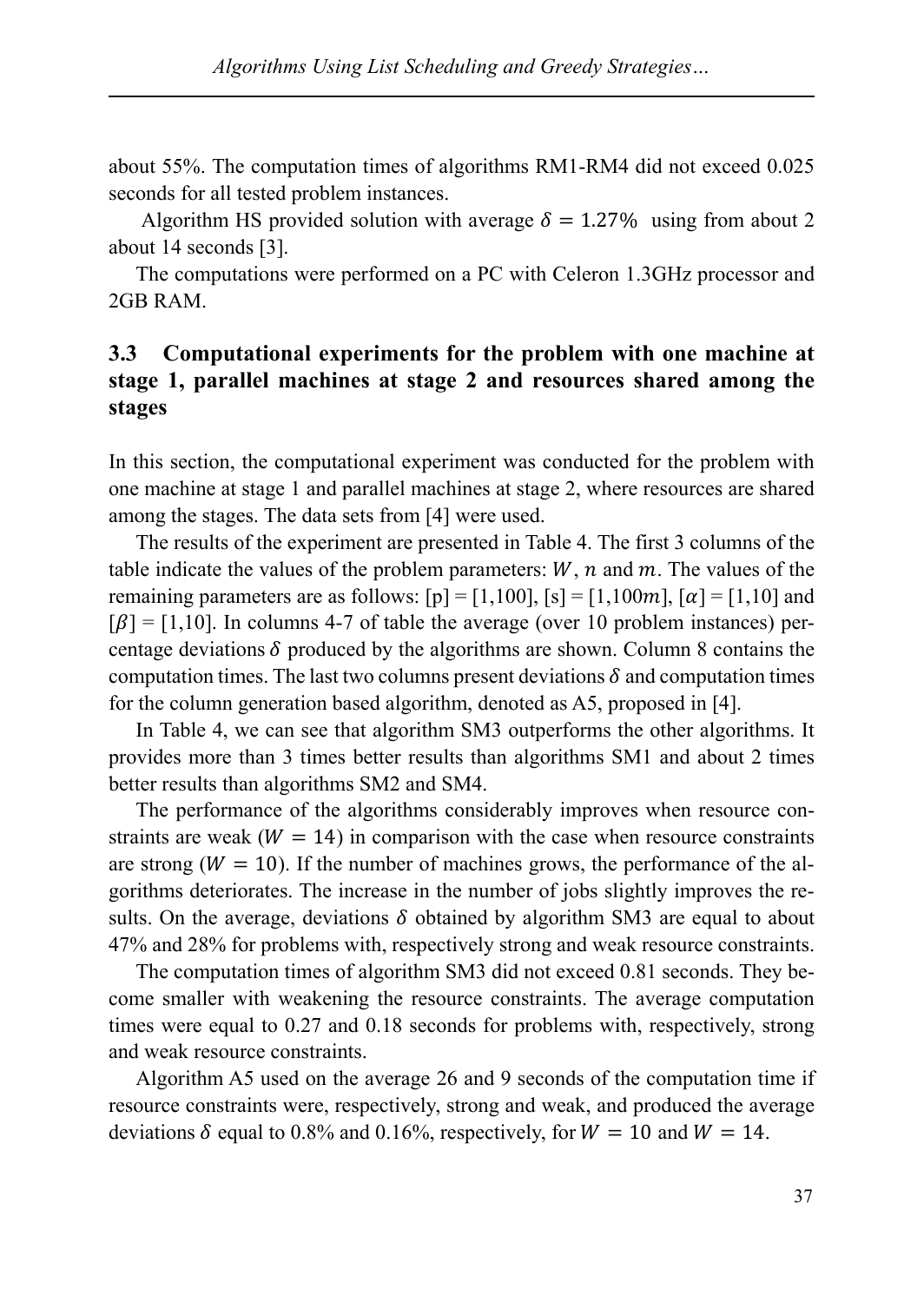The computations were carried out on the PC with Celeron 1.3GHz processor and 2GB RAM.

| Table 4: Computational results for the problem with one machine at stage 1, parallel |
|--------------------------------------------------------------------------------------|
| machines at stage 2 and resources shared among the stages                            |

|    |                  |                          |                 | $\delta$ [%]    |                 | CPU time [s] | A5              |              |              |
|----|------------------|--------------------------|-----------------|-----------------|-----------------|--------------|-----------------|--------------|--------------|
| W  | $\boldsymbol{n}$ | $\boldsymbol{m}$         | SM <sub>1</sub> | SM <sub>2</sub> | SM <sub>3</sub> | SM4          | SM <sub>3</sub> | $\delta$ [%] | CPU time [s] |
| 10 | 20               | $\sqrt{2}$               | 64.3            | 54.8            | 40.6            | 60.3         | 0.008           | 4.21         | 1.29         |
|    |                  | 4                        | 164.5           | 132.6           | 58.8            | 94.9         | 0.0095          | 2.25         | 1.57         |
|    |                  | $\epsilon$               | 232.7           | 203.2           | 54.1            | 121.4        | 0.0103          | 0.28         | 1.57         |
|    | 40               | $\overline{c}$           | 59.7            | 55.2            | 40.0            | 61.1         | 0.0645          | 1.00         | 6.33         |
|    |                  | $\overline{\mathbf{4}}$  | 123.6           | 122.8           | 49.2            | 83.9         | 0.0735          | 0.58         | 7.51         |
|    |                  | 6                        | 211.8           | 200.2           | 61.8            | 99.2         | 0.0843          | 0.17         | 7.64         |
|    | 60               | $\overline{c}$           | 56.1            | 46.6            | 37.1            | 48.1         | 0.2485          | 0.42         | 26.29        |
|    |                  | $\overline{\mathcal{L}}$ | 137.0           | 104.7           | 44.2            | 81.5         | 0.283           | 0.10         | 28.02        |
|    |                  | 6                        | 220.9           | 188.6           | 51.8            | 98.1         | 0.3112          | 0.16         | 35.53        |
|    | 80               | $\overline{c}$           | 53.8            | 47.4            | 32.1            | 50.8         | 0.6338          | 0.24         | 53.79        |
|    |                  | $\overline{\mathcal{L}}$ | 121.4           | 100.4           | 46.6            | 77.3         | 0.7482          | 0.06         | 62.55        |
|    |                  | 6                        | 191.4           | 162.2           | 50.2            | 98.4         | 0.8057          | 0.05         | 77.77        |
|    | Average          |                          | 136.4           | 118.2           | 47.2            | 81.3         | 0.2734          | 0.79         | 25.82        |
| 14 | 20               | $\sqrt{2}$               | 40.7            | 27.5            | 19.6            | 42.4         | 0.0045          | 0.65         | 0.86         |
|    |                  | $\overline{\mathcal{L}}$ | 100.9           | 93.9            | 35.9            | 69.6         | 0.0062          | 0.14         | 0.90         |
|    |                  | $\epsilon$               | 177.9           | 139.2           | 35.9            | 100.5        | 0.0067          | 0.28         | 0.78         |
|    | 40               | $\overline{c}$           | 37.4            | 28.1            | 18.5            | 27.9         | 0.0397          | 0.11         | 2.64         |
|    |                  | $\overline{\mathcal{L}}$ | 87.0            | 61.1            | 27.7            | 50.5         | 0.0525          | 0.20         | 2.63         |
|    |                  | 6                        | 162.9           | 122.8           | 42.8            | 98.7         | 0.0643          | 0.20         | 3.44         |
|    | 60               | $\overline{c}$           | 41.2            | 36.4            | 18.3            | 34.4         | 0.1405          | 0.01         | 9.44         |
|    |                  | $\overline{\mathbf{4}}$  | 88.9            | 51.0            | 29.1            | 50.5         | 0.1942          | 0.02         | 8.71         |
|    |                  | 6                        | 146.6           | 107.1           | 33.9            | 92.1         | 0.2185          | 0.11         | 9.59         |
|    | 80               | $\overline{c}$           | 18.6            | 14.8            | 9.4             | 20.1         | 0.3283          | 0.02         | 18.50        |
|    |                  | $\overline{\mathcal{L}}$ | 64.8            | 48.1            | 29.2            | 46.1         | 0.5528          | 0.05         | 22.19        |
|    |                  | 6                        | 133.2           | 94.1            | 29.1            | 78.7         | 0.581           | 0.07         | 22.41        |
|    | Average          |                          | 91.7            | 68.7            | 27.5            | 59.3         | 0.1824          | 0.16         | 8.51         |

## **4 Summary**

In this paper, we proposed fast algorithms using list scheduling and greedy strategies for solving the resource constrained scheduling problem in the two-stage hybrid flowshop in two cases.

38